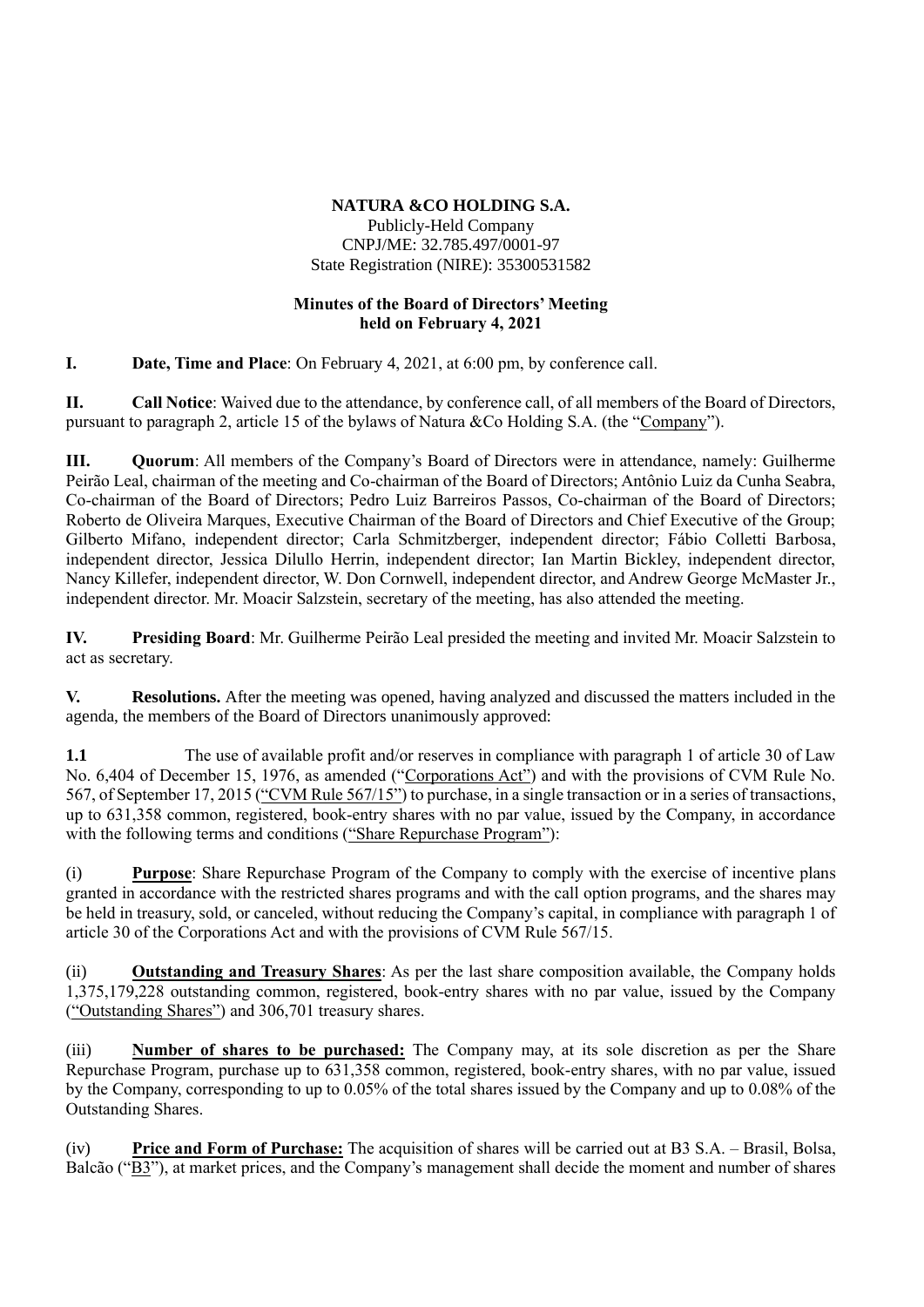to be purchased, whether in a single transaction or in a series of transactions, subject to the limits set forth in the applicable regulations.

(v) **Duration of the Share Repurchase Program:** The maximum term for the purchases is of 8 days, beginning on February 5, 2021 and ending on February 12, 2021.

(vi) **Financial institutions that will act as intermediaries:** The purchase of Company's shares will be intermediated by Itaú Corretora de Valores S.A, enrolled in the National Register of Legal Entities of the Ministry of Economy (CNPJ/ME) under No. 61.194.353/0001-64.

(vii) **Available Funds:** The transactions performed in the scope of the Shares Repurchase Program will be supported by the use of the global amount of capital reserves. The Company possesses capital reserves on sufficient amount to carry out the Share Repurchase Program.

(viii) **Verification of the Available Funds:** The continued existence of funds available to back the purchase of the Company's own shares must be verified based on the more recent annual, interim or quarterly financial statements disclosed by the Company before the actual transfer, to the Company, of the ownership of the shares issued by the Company.

(ix) **Projected results of the fiscal year**: The use of projected sums will not be admitted for the ongoing fiscal year's result to back the transactions held in the scope of the Share Repurchase Program.

(x) **Verifications by the Board of Officers:** The Board of Officers may only implement the purchase if it took all necessary measures to ensure that: (a) the settlement the transaction, or of each transaction, on the maturity date is compatible with the Company's financial situation, not affecting the performance of the obligations assumed before creditors or the payment of the mandatory dividend; and (b) in case the existence of funds available based on interim financial statements or reflected on the quarterly information reports (ITR) is verified, there are no predictable facts capable of causing material changes to the amount of such funds during the rest of the fiscal year.

(xi) **Rights of Treasury Shares:** As per the applicable legislation, treasury shares will have no property or political rights. In accordance with paragraph 2 of article 10 of CVM Rule No. 567/15, treasury shares are not considered for the calculation of quorums to open the meetings and discuss matters, set forth in the Corporations Act and in the securities market.

(xii) **Equity Award, Share Combination and Split:** If any equity award, share combination or split involving Company's shares is approved, the number of shares held in treasury will be changed so as to correct the numeric expression of the volume of the Company's own shares held by it, without leading to a change in the balance of the balance sheet account that backed the purchase.

(xiii) **Sale of shares in the scope of the call option plan involving the Company's shares:** The shares purchased as per the Shares Repurchase Program may, to the Board of Directors' discretion, be allocated to the occasional exercise of incentive plans granted in accordance with restricted shares programs and call options programs of the Company. The Company shall also cancel or sell the treasury shares exceeding the balance of available profit and reserves within six (6) months counted from the disclosure of the annual or interim financial statements or quarterly financial statements in which the surplus is assessed.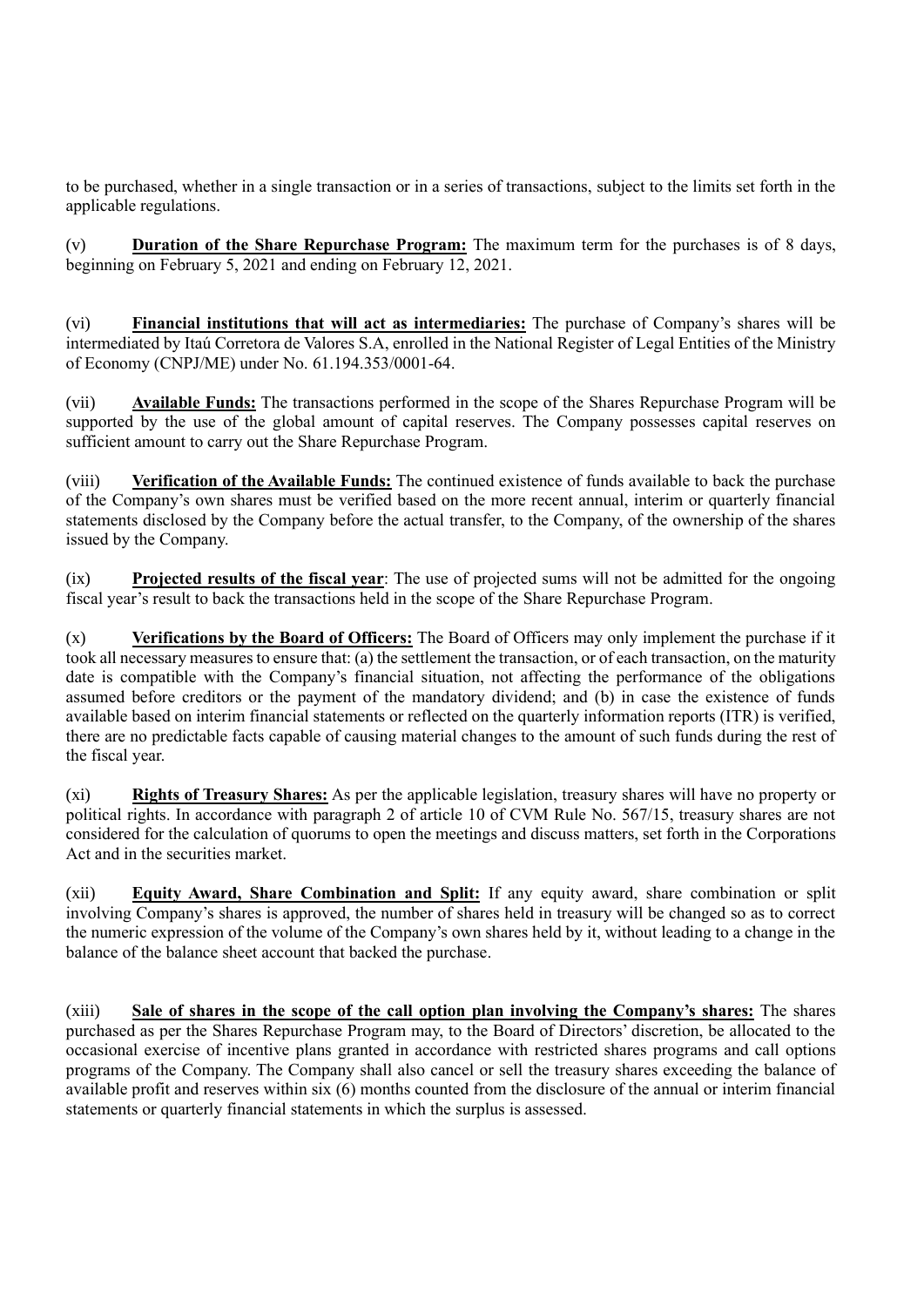**1.2** The authorization for the Company's Board of Officers and management to take all measures and perform all acts required for the Shares Repurchase Program and to ratify the acts already performed by the Company's Board of Officers or management, aiming the performance of the Shares Repurchase Program.

**VII. Closing:** The Chairman thanked the presence of all and ordered the adjournment of the meeting, first suspending the same, so that these minutes could be drawn up, which after being read, discussed and found to be in order, were approved, according to votes cast by e-mails and signed by the board and by the attending directors.

São Paulo, February 4, 2021.

*I hereby certify that these minutes are a true copy of the original transcribed in the Company's book.*

\_\_\_\_\_\_\_\_\_\_\_\_\_\_\_\_\_\_\_\_\_\_\_\_\_\_\_\_\_\_\_\_\_\_ Moacir Salzstein **Secretary**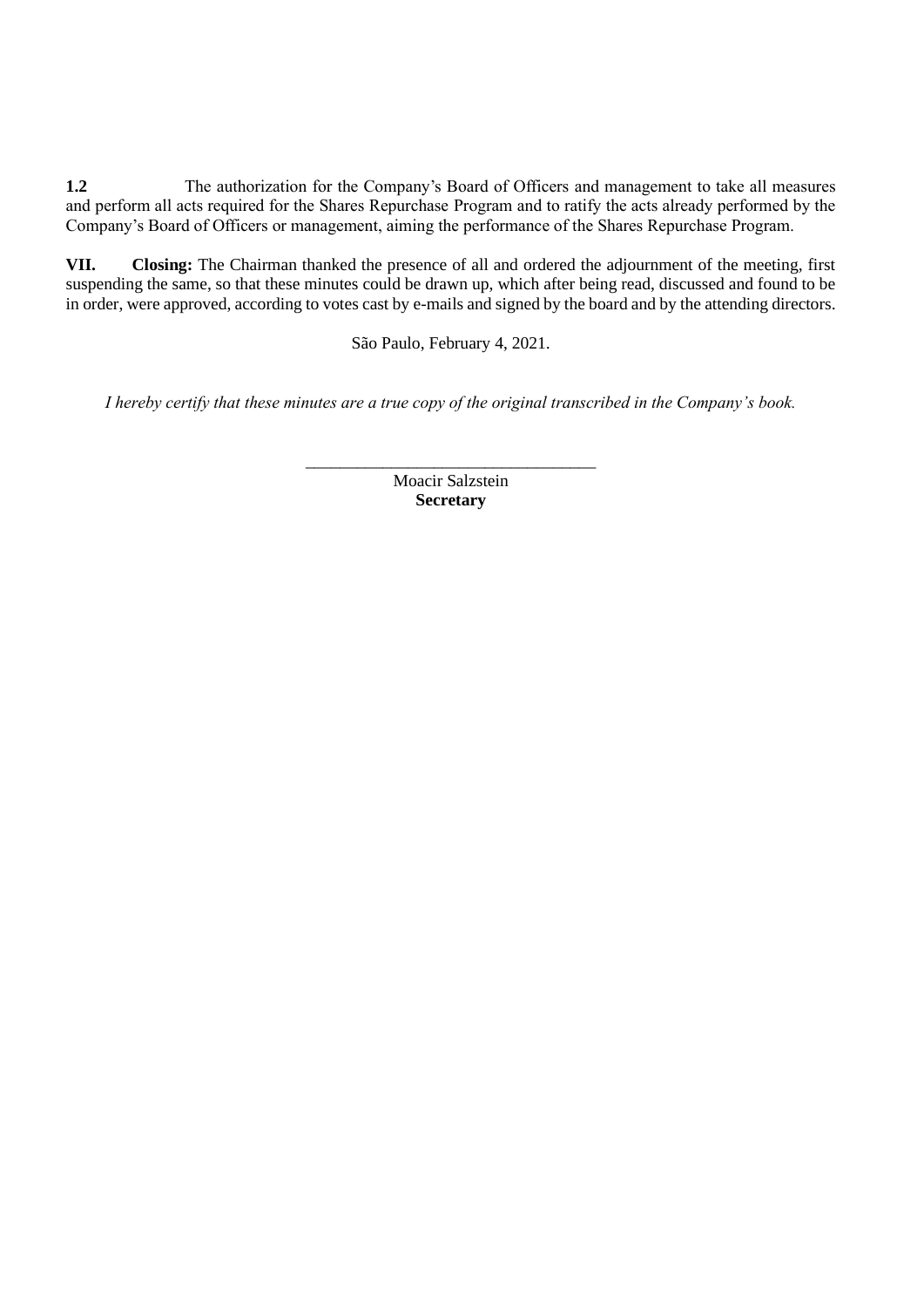## **NATURA &CO HOLDING S.A.** Publicly-Held Company CNPJ/ME: 32.785.497/0001-97 State Registration (NIRE): 35300531582

## **Notice regarding the negotiation of the company's own shares, approved at the Board of Directors' Meeting held on February 4, 2021.**

# **EXHIBIT 30-XXXVI**

*Notice regarding the negotiation of the company's own shares* 

Natura &Co Holding S.A ("Company"), in compliance with the provisions of CVM Rule No. 480, of December 7, 2009, as amended, presents below the information set forth in Exhibit 30-XXXVI regarding the negotiation of the company's own shares.

#### **I - provide a detailed justification of the purpose and expected economic effects of the transaction:**

The purpose of the Share Repurchase Program of the Company is to comply, by means of the acquisition of the shares owned by the Company in the market, is to comply with the exercise of incentives granted in accordance with the restricted shares and stock option programs ("Share Repurchase Program" and "Incentive Programs", respectively) and occasionally the call option programs, and the shares may be held in treasury, sold, canceled, without reducing the Company's capital, in compliance with paragraph 1 of article 30 of Law No. 6,404 of December 15, 1976, as amended ("Corporations Act") and with the provisions of CVM Rule No. 567, of September 17, 2015 ("CVM Rule 567/2015").

#### **II - inform the number of (i) outstanding shares and (ii) treasury shares:**

At this moment, the Company holds 1,375,179,228 outstanding, common, registered, book-entry shares with no par value, issued by the Company ("Outstanding Shares") and 306,701 treasury shares.

#### **III - inform the number of shares that may be purchased or sold:**

The Company may purchase up to 631,358 common, registered, book-entry shares, with no par value, issued by the Company, corresponding to up to 0.05% of the total shares issued by the Company and up to 0.08% Outstanding Shares.

# **IV - describe the main characteristics of the derivative instruments the Company may use, if any:**

Not applicable given that the Company will not use derivative instruments in the scope of the Share Repurchase Program.

## **V - Describe, if any, agreements or voting instructions between the Company and the counterparty of the transactions:**

Not applicable because the repurchases will happen at B3 S.A. – Brasil, Bolsa, Balcão ("B3"), so there is no information about the counterparties of the transactions.

# **VI - In the event of transactions out of the organized securities markets, inform:**

#### **a. The maximum (minimum) price to purchase (sell) the shares: and**

Not applicable because the purchase transactions will happen at B3, at market prices.

#### **b. If this is the case, the reasons that justify the transaction at prices that are ten percent (10%) higher, in**